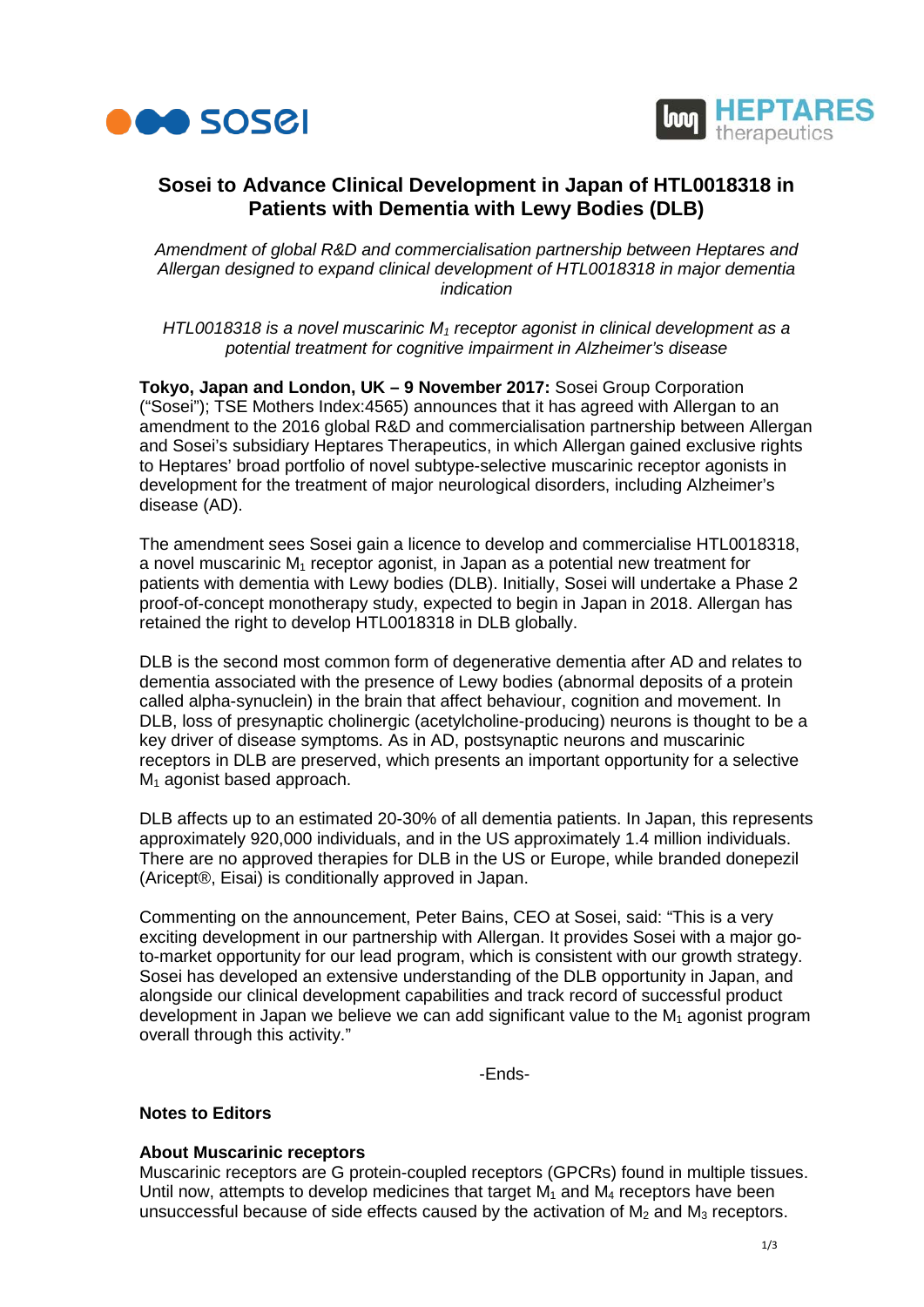Selective  $M_1$  or  $M_4$  agonists that do not activate  $M_2$  or  $M_3$  therefore are highly sought after, and expected to address blockbuster markets.

### **About the Heptares Therapeutics and Allergan Partnership**

Heptares Therapeutics and Allergan entered a global R&D and commercialisation partnership in April 2016 under which Allergan licensed exclusive global rights to Heptares' broad portfolio of novel subtype-selective muscarinic receptor agonists  $(M_1, M_4)$ and dual M1/M4 agonists) in development for the treatment of major neurological disorders, including Alzheimer's disease.

The companies are advancing a program evaluating a selective  $M_1$  agonist (HTL0018318) through clinical studies as a potential treatment for symptomatic cognitive deficits in Alzheimer's patients; a clinical program to assess the potential of a selective M4 agonist (HTL0016878) to treat certain neurobehavioural symptoms of Alzheimer's disease; and are developing dual  $M_1/M_4$  agonists with potential to treat both cognitive and neurobehavioural symptoms through preclinical studies.

In addition, Sosei plans to initiate a Phase 2 clinical study with HTL0018318 in patients with dementia with Lewy bodies in Japan.

### **About Sosei**

Sosei Group Corporation is an international biopharmaceutical company originating from Japan that discovers and develops innovative biopharmaceuticals for the treatment of Alzheimer's disease, schizophrenia, cancer, migraine, addiction, metabolic disease, and other indications. By utilizing its GPCR structure-based drug design platform technology, Sosei has established a product pipeline with first/best in class potential. Through development and commercialization partnerships, Sosei has already delivered two bronchodilators for COPD which generate significant and stable revenue streams that enable further growth. Sosei partners include Novartis, Allergan, AstraZeneca, MedImmune, MorphoSys, Teva, and Pfizer and we are actively looking for new partnerships to enhance the development of our products and help us deliver them to patients worldwide.

For further information about Sosei, please visit [http://www.sosei.com/en/.](http://www.sosei.com/en/)

#### **Contacts for Sosei Group Corporation**

Chris Cargill, Head of Investor Relations and Corporate Communications +44 (0)7912 892 199 [ccargill@sosei.com](mailto:ccargill@sosei.com)

Harumi Banse, Investor Relations and Corporate Communications (Japan) +81-(0)3-5210-3399 [hbanse@sosei.com](mailto:hbanse@sosei.com)

# # #

#### **Sosei Group Corporate Forward-looking statements**

*This press release contains forward-looking statements, including statements about the discovery, development and commercialisation of products. Various risks may cause Sosei's actual results to differ materially from those expressed or implied by the forwardlooking statements, including: adverse results in clinical development programs; failure to obtain patent protection for inventions; commercial limitations imposed by patents owned or controlled by third parties; dependence upon strategic alliance partners to develop and*